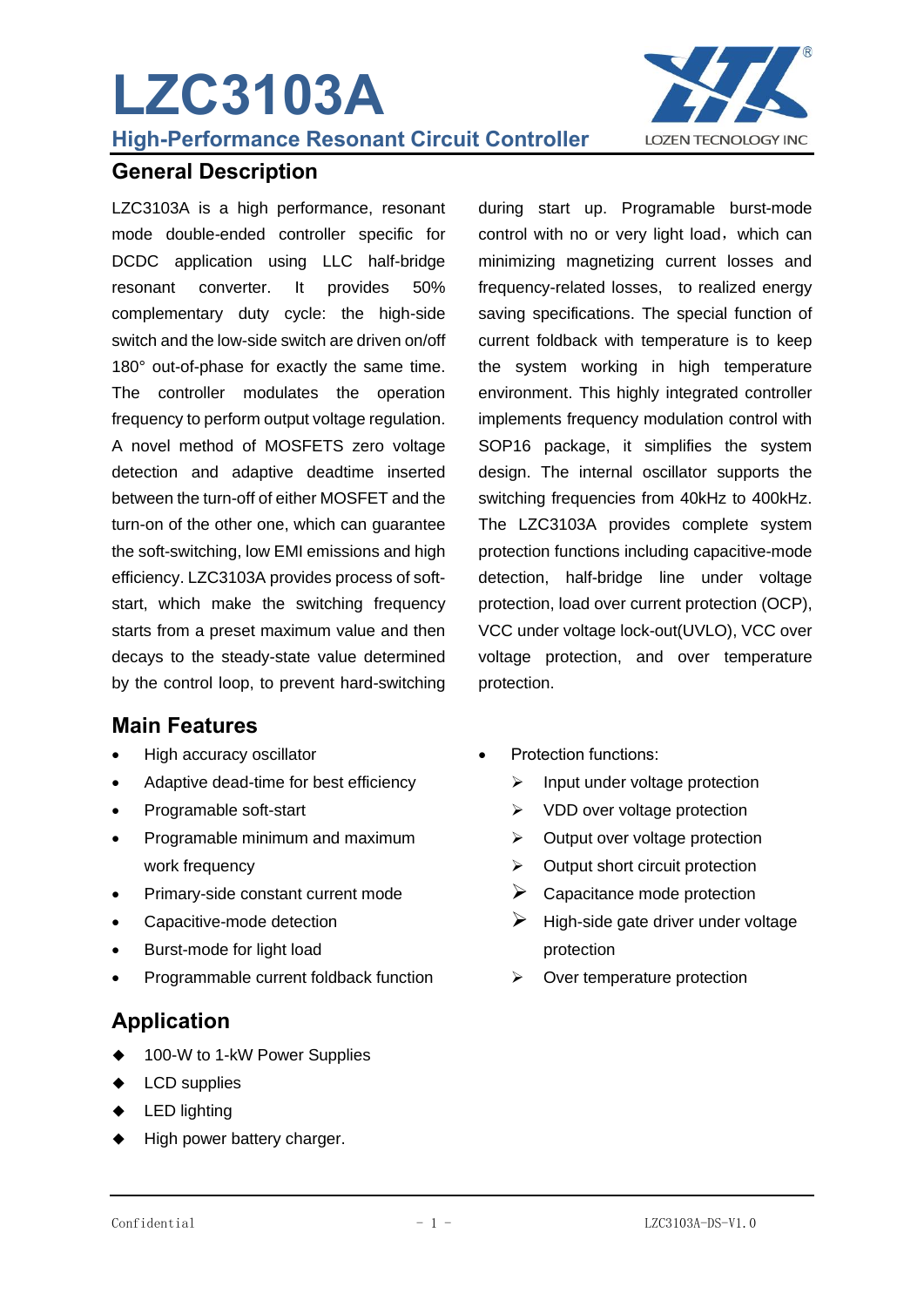# **LZC3103A**



**High-Performance Resonant Circuit Controller** 

## **Typical Application**



Figure 1 Typical application schematic

## **Pin Diagram**(**SOP16**)